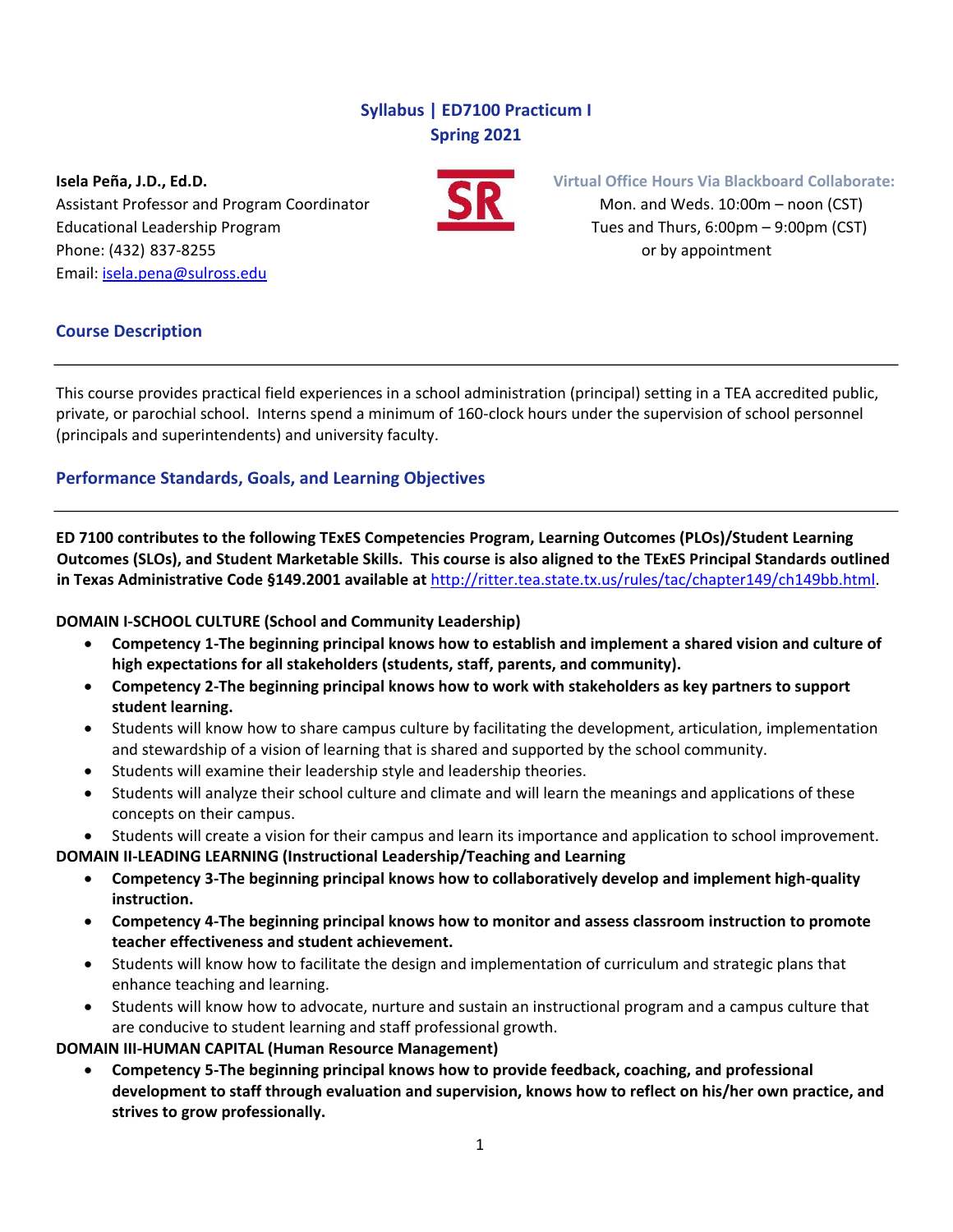- **Competency 6-The beginning principal knows how to promote high-quality teaching by using selection, placement, and retention practices to promote teacher excellence and growth.**
- Students will learn that professional development is a continuous, ongoing process.
- Students will learn how to implement and monitor a professional development and how to measure its impact on student achievement.
- Students will know how to implement a staff evaluation and development system to improve the performance of all staff members and apply the legal requirements for personnel management.

## **DOMAIN IV-EXECUTIVE LEADERSHIP (Communication and Organizational Management)**

- **Competency 7-The beginning principal knows how to develop relationships with internal and external stakeholders including selecting appropriate communication strategies for particular audiences.**
- **Competency 8-The beginning principal knows how to focus on improving student outcomes through organizational collaboration, resiliency, and change management.**
- Students will learn the steps to creating an action plan for school improvement and will gain practical knowledge and application by creating an action plan.
- Students will learn theories relating to the organizational structures of schools and the school culture that defines them.
- Students will know how to apply organizational, decision-making and problem-solving skills to ensure an effective learning environment.
- Students will examine instructional theories in practice that increase student achievement and turn schools around.

# **DOMAIN V-STRATEGIC OPERATIONS (Alignment and Resource Allocation)**

- **Competency 9-The beginning principal knows how to collaboratively determine goals and implement strategies aligned with the school vision that support teacher effectiveness and positive student outcomes.**
- **Competency 10-The beginning principal knows how to provide administrative leadership through resource management, policy implementation, and coordination of school operations and programs to ensure a safe learning environment.**
- Students will learn how to mobilize resources to promote student success.
- Students will learn the difference between being a "leader" and a "manager."
- Students will examine, analyze, and reflect on all the principal managerial functions that sustain the campus.
- Students will examine the functions of human resources, food services, transportation, budget, class scheduling, and safety, and how these managerial functions affect student learning.
- Students will know how to apply principles of effective leadership and management.
- Students will know how to apply principals of leadership and management to the campus physical plant and support systems to ensure a safe and effective learning environment.

### **DOMAIN VI-ETHICS, EQUITY, AND DIVERSITY**

- **Competency 11-The beginning principal knows how to provide ethical leadership by advocating for children and ensuring student access to effective educators, programs, and services.**
- Students will know how to communicate and collaborate with all members of the school community, respond to diverse interests and needs.
- Students will learn the importance of diversity and meeting the needs of all learners.
- Students will know how to act with integrity, fairness, and in an ethical and legal manner.

# **ED 7100 will address the following Student Learning Outcomes (SLOs):**

Upon successful completion of this course, the student will be able to:

- Create a campus culture that sets high expectations, promotes learning and provides intellectual stimulation for self, students and staff.
- Ensures that parents and other members of the community are an integral part of the campus culture.
- Implement strategies to ensure the development of collegial relationships and effective collaborations.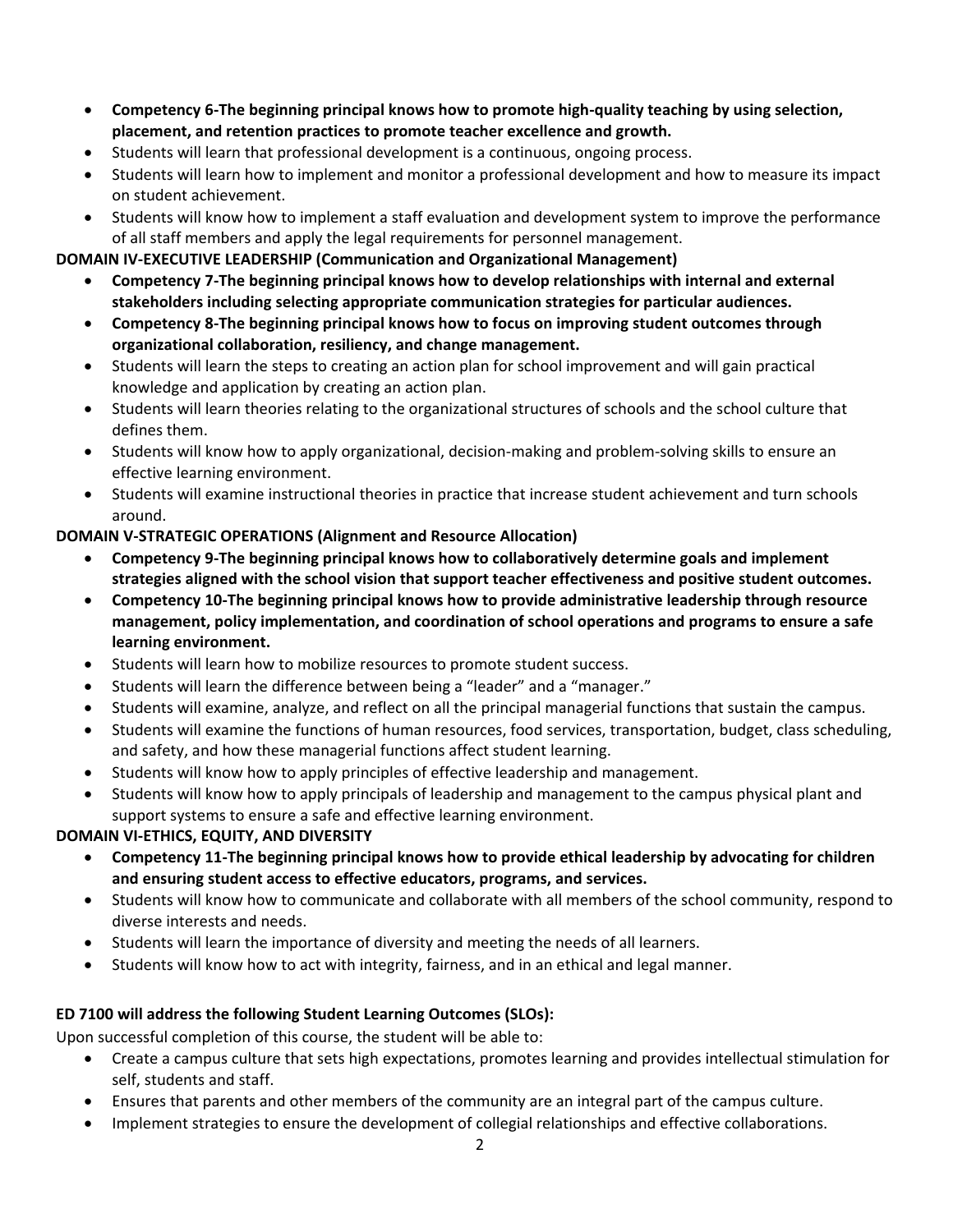- Respond appropriately to diverse needs in shaping the campus culture.
- Use various types of information to develop a campus vision and create a plan for implementing the vision.
- Use strategies for involving all stakeholders in planning processes to enable the collaborative development of a shared campus vision focused on teaching and learning.
- Facilitate the collaborative development of a plan that clearly articulates objectives and strategies for implementing a campus vision.
- Support innovative thinking and risk taking within the school community and view unsuccessful experiences as learning opportunities.
- Acknowledge and celebrate the contribution of students, staff, parents, and community members toward realization of the campus vision.
- Communicates effectively with families and other community members in varied educational context.
- Apply skills for building consensus and managing conflict.
- Implement effective strategies for systematically communicating with and gathering input from all campus stakeholders.
- Develop and implement strategies for effective internal and external communication.
- Develop and implement a comprehensive community relations program.
- Provide varied and meaningful opportunities for parents/caregivers to be engaged in the education of their children.
- Communicate and work effectively with diverse groups in the school community to ensure that all students have an equal opportunity for educational success.
- Models and promotes the highest standard of conduct, ethical principles and integrity in decision-making, actions and behaviors.
- Implement policies and procedures that promote professional educator compliance with the Code of Ethics and Standard Practices for Texas Educators.
- Apply knowledge of ethical issues affecting education.
- Articulate the importance of education in a free democratic society.
- Implement appropriate management techniques and group process skills to define roles, assign functions, delegate authority and determine accountability for campus goal attainment.
- Implement procedures for gathering, analyzing and using data from a variety of sources for informed campus decision-making.
- Frame, analyze and resolve problems using appropriate problem-solving techniques and decision-making skills.
- Use strategies for promoting collaborative decision-making and problem-solving, facilitating team building and developing consensus.
- Encourage and facilitate positive change, enlist support for change and overcome obstacles to change.

### **ED 7100 will address the following Marketable Skills:**

- Students will be able to manage and lead diverse groups of people.
- Students will be able to communicate professionally through diverse written and in-person formats, including e-mail, memos, facilitating meetings, etc. to an array of audiences, including internal and external stakeholders.
- Student will be able to gather information and analyze data to define campus needs, set goals, to solve a diverse set of problems.
- Students will be able to exercise administrative leadership to ensure resource management, policy implementation, and coordination of organizational operations in an ethical manner.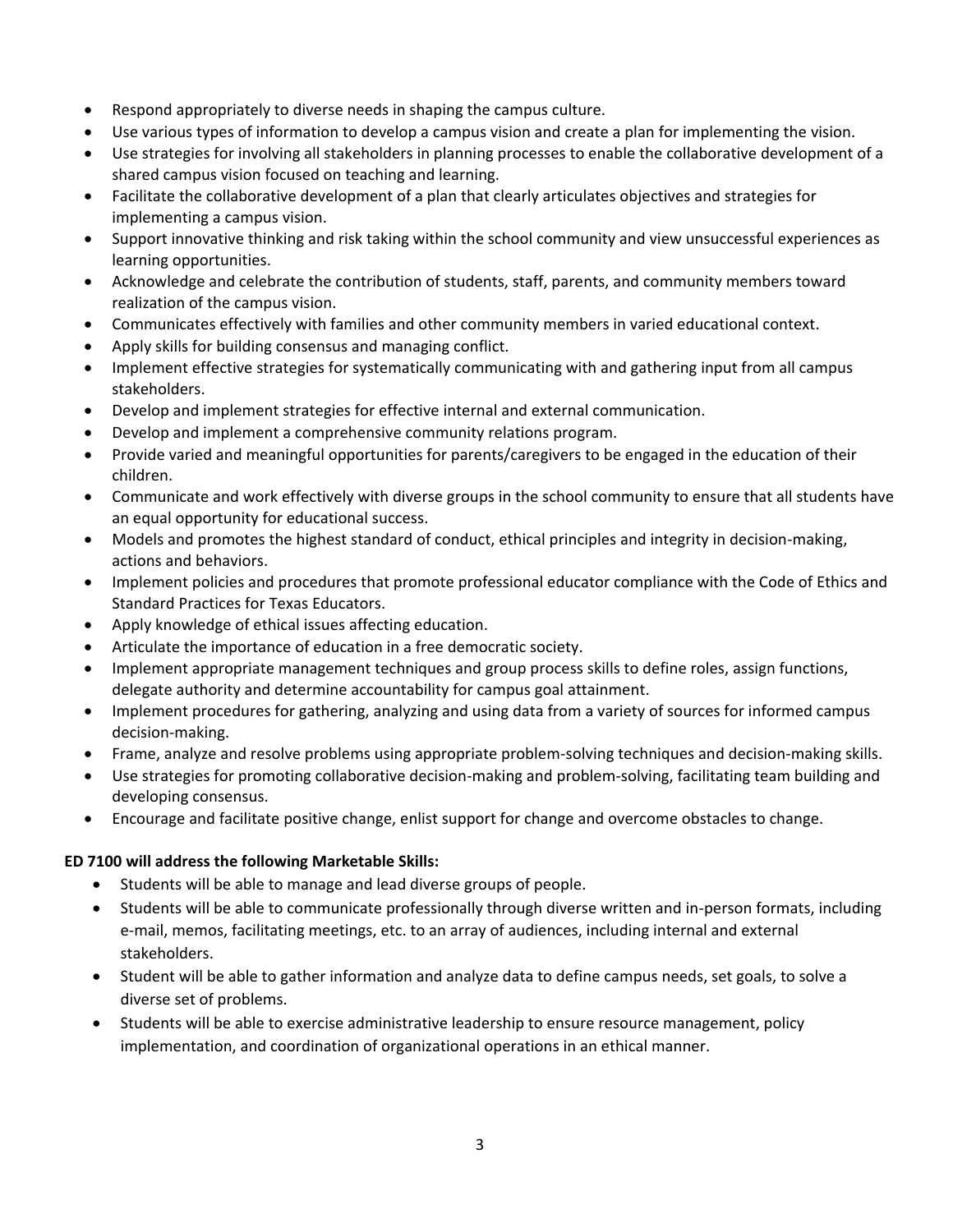#### **Materials**

#### **Required Text**

- Love, N., Stiles, K.E., Mundry, S., DiRanna, K. (2018). The data coach's guide to improving learning for all students (2018); Corwin: Thousand Oaks, CA. ISBN 978-1-4129-5001-5
- In addition to the textbook above, students must review the Sul Ross Educational Leadership Practicum Handbook. This Handbook contains all of the course requirements for the Practicum and is incorporated here.

#### **Assignments and Grades**

The Assignments are listed below. Descriptions are found in the Educational Leadership Practicum Handbook which is incorporated into this Syllabus. Students should read the Handbook carefully.

\_\_\_\_\_\_\_\_\_\_\_\_\_\_\_\_\_\_\_\_\_\_\_\_\_\_\_\_\_\_\_\_\_\_\_\_\_\_\_\_\_\_\_\_\_\_\_\_\_\_\_\_\_\_\_\_\_\_\_\_\_\_\_\_\_\_\_\_\_\_\_\_\_\_\_\_\_\_\_\_\_\_\_\_\_\_\_\_\_\_\_\_\_\_\_\_\_

| <b>MODULE 1</b>                                                                                                  |                 |                                                                                                                                      |               |  |
|------------------------------------------------------------------------------------------------------------------|-----------------|--------------------------------------------------------------------------------------------------------------------------------------|---------------|--|
| <b>Assignment</b>                                                                                                | <b>Category</b> | All Assignments Must be Completed by<br><b>February 1, 2021</b><br>(Below are recommended due dates<br>to help you keep on schedule) | <b>Points</b> |  |
| First Day of Class                                                                                               |                 | Jan. 11, 2021                                                                                                                        |               |  |
| <b>Personal Contact Information</b>                                                                              | Forms           | Jan. 12, 2021                                                                                                                        | 5             |  |
| Practicum Agreement Form                                                                                         | Forms           | Jan. 12, 2021                                                                                                                        | 5             |  |
| Kognito (Mental Health Training)                                                                                 | <b>Training</b> | Jan. 16, 2021                                                                                                                        | 10            |  |
| <b>Orientation Meeting (Mandatory)</b>                                                                           | <b>Meeting</b>  | Jan. 20, 2021 4:00pm - 5:30pm CST<br><b>OR</b><br>Jan. 23, 2021 9:00am - 10:30am CST                                                 | 25            |  |
| <b>Dyslexia Training</b>                                                                                         | Training        | Jan. 23, 2021                                                                                                                        | 10            |  |
| Sharing your Data Analysis with Your Field:<br>Supervisor: Summary of the Student Learning<br>Problem/SMART Goal | Report          | Jan. 15, 2021                                                                                                                        | 10            |  |
| <b>IRB Submission</b>                                                                                            | Form            | Jan. 25, 2021                                                                                                                        | 10            |  |
| Northstar Assessments                                                                                            | Training        | Jan. 30, 2021                                                                                                                        | 10            |  |
| Meeting with Site Supervisor, Field Supervisor and<br>Intern to discuss selection of Data Team Members           | Meeting         | Meeting must be held before or by<br>Friday, Jan. 29, 2021                                                                           |               |  |
| <b>Site Supervisor Training Verification</b>                                                                     | Forms           | Feb. 1, 2021                                                                                                                         | 10            |  |
| <b>Consent Forms for Video Recordings</b>                                                                        | Forms           | Feb. 1, 2021                                                                                                                         | 10            |  |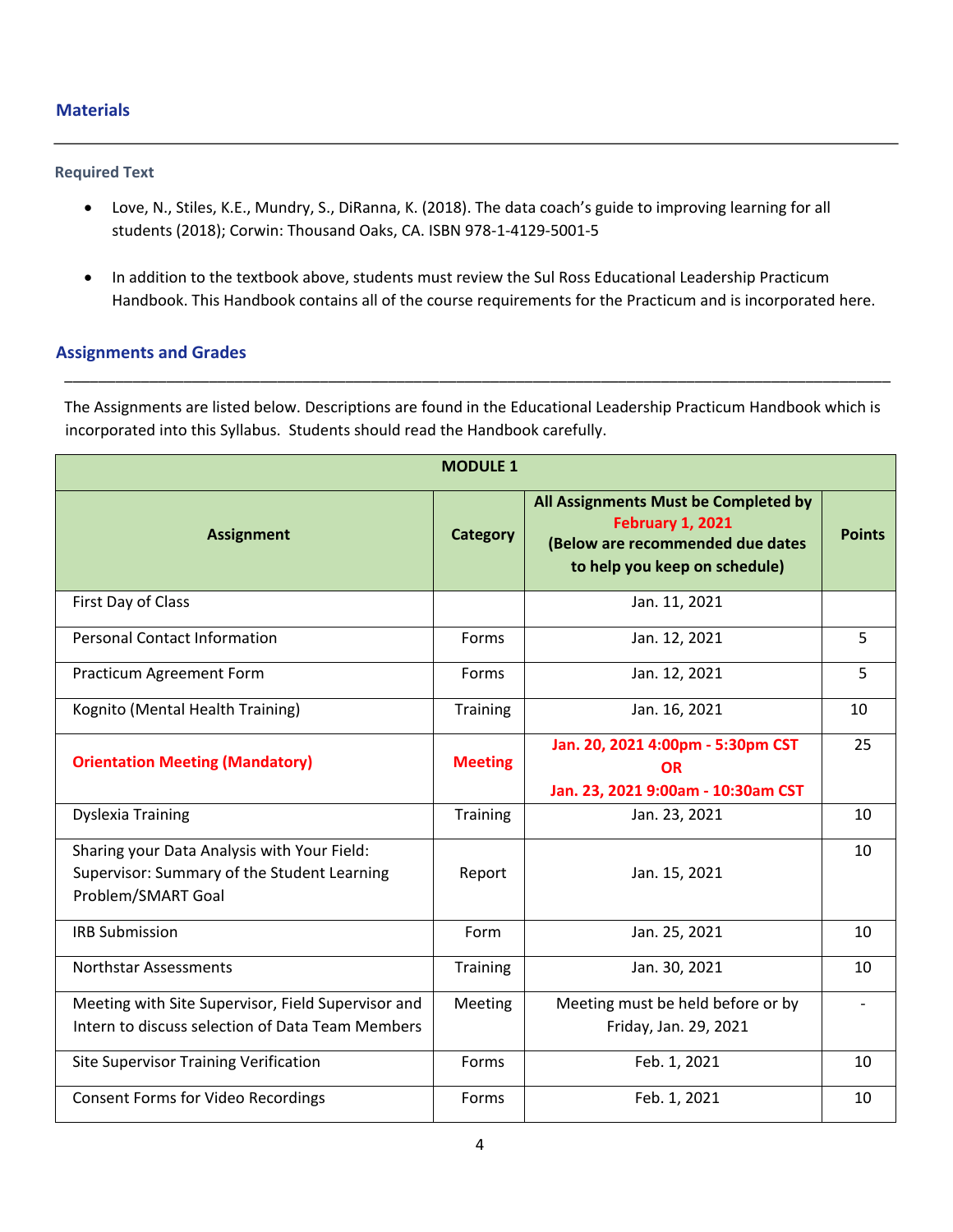| <b>Module 2</b>                                                                                |                                    |                                                                                                                                   |               |  |
|------------------------------------------------------------------------------------------------|------------------------------------|-----------------------------------------------------------------------------------------------------------------------------------|---------------|--|
| <b>Assignment</b>                                                                              | <b>Category</b>                    | All Assignments Must be Completed by<br><b>March 1, 2021</b><br>(Below are recommended due dates<br>to help you keep on schedule) | <b>Points</b> |  |
| Log & Reflection #1                                                                            | Form                               | February 1, 2021                                                                                                                  | 10            |  |
| Class Meeting-to finalize preparations for Practice                                            |                                    | February 6, 2021                                                                                                                  |               |  |
| Data Team Meeting (assign cohorts)                                                             | <b>Meeting</b>                     | 9:30am - 10:30am CST                                                                                                              |               |  |
| <b>Class Practice Data Team Meeting (groups)</b>                                               | <b>Meeting</b>                     | <b>February 13, 2021</b>                                                                                                          |               |  |
|                                                                                                |                                    | 9:30am - 11:00am CST                                                                                                              |               |  |
| Intern's Data Report-For Practice Data Team<br>Meeting                                         | Report                             | February 15, 2021                                                                                                                 | 36            |  |
| Group/Class Meeting-Practice Data Team 1st<br><b>Meeting Activities</b>                        | Report                             | February 15, 2021                                                                                                                 | 100           |  |
| Selection of Data Team Members Report including<br>PowerPoint, Artifacts                       | Report                             | March 1, 2021                                                                                                                     | 36            |  |
| Log & Reflection #2                                                                            | Form                               | March 1, 2021                                                                                                                     | 10            |  |
|                                                                                                | <b>Module 3</b>                    |                                                                                                                                   |               |  |
| <b>Assignment</b>                                                                              | <b>Category</b>                    | All Assignments Must be Completed<br>by April 28, 2021<br>(Below are recommended due dates                                        | <b>Points</b> |  |
|                                                                                                |                                    |                                                                                                                                   |               |  |
|                                                                                                |                                    | to help you keep on schedule) To be                                                                                               |               |  |
| 1st Data Team Meeting Draft Agenda & Materials<br>(submitted to Field Supervisor for feedback) | Report                             | March 1, 2021                                                                                                                     | 10            |  |
| 1 <sup>st</sup> Data Team Meeting                                                              | Report                             | March 1, 2021 - March 30, 2021                                                                                                    | 10            |  |
| Submit 1 <sup>st</sup> Observation Form (from Field<br>Supervisor)                             | Form                               | March 30, 2021                                                                                                                    | 10            |  |
| Log & Reflection #3                                                                            | Form                               | April 1, 2021                                                                                                                     | 10            |  |
| 2 <sup>nd</sup> Data Team Meeting                                                              | Report                             | April 1, 2021 - April 15, 2021                                                                                                    | 10            |  |
| Submit 2 <sup>nd</sup> Observation Form (from Field<br>Supervisor)                             | Form                               | April 15, 2021                                                                                                                    | 10            |  |
| 3rd Data Team Meeting                                                                          | Report                             | April 15, 2021 - April 28, 2021                                                                                                   | 10            |  |
| Submit 3rd Observation Form (from Field                                                        | Form                               | April 28, 2021                                                                                                                    | 10            |  |
| Supervisor)                                                                                    |                                    |                                                                                                                                   |               |  |
| Log & Reflection #4                                                                            | Form                               | April 28, 2021                                                                                                                    | 10            |  |
| <b>Assignment</b>                                                                              | <b>Module 4</b><br><b>Category</b> | To be Completed by                                                                                                                | <b>Points</b> |  |
| <b>Complete Certify Teacher Quizzes</b>                                                        | Test                               | May 5, 2021<br>May 5                                                                                                              | 10            |  |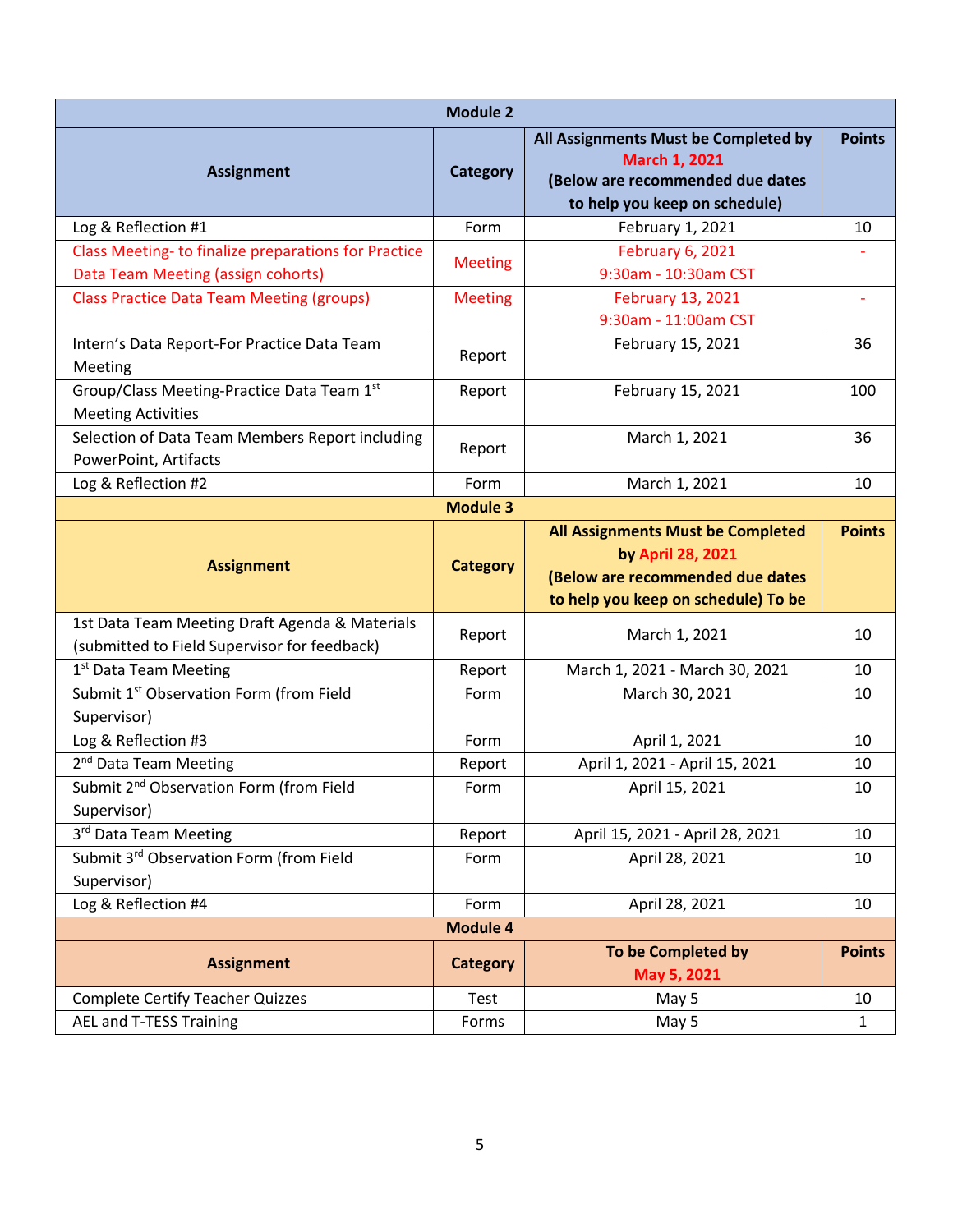The **grading policy** for this course is as follows: Students must complete all Practicum required hours, meetings, and paperwork.

**Categories: Tests 20% Meetings 25% Data Reports 35% Forms 10% Trainings 10%**

100-90% equate to an A, 89-80% equate to a B 79-70% equate to a C 69-60% equate to a D 59-50% or less receive an F.

"Cs" are not accepted in this program. Students scoring below a "B" in this course will be required to repeat the course to remain in the Educational Leadership Program. Changing the rotation by repeating this course will likely delay completion of the program as the program is sequential and the rotation must be followed.

# **Blackboard and Online Access**

This class is taught online. Students will need an active Sul Ross account to access the course website through Blackboard. This site will have announcements, calendar, and learning modules, among other things. Students will meet for class via Blackboard Collaborate (Virtual Classroom). Students must have a microphone and camera.

# **Learning Environment & Grading Policy**

Successful completion of an online course requires dedication and constant effort. Do not fall behind in your work! Begin your assignments as soon as possible and get at least one module ahead. This will help you avoid the penalty for late work because there are always unforeseen events that arise. Submit professional quality work. Have someone proofread your submittals and always use the grammar and spell check functions on your computer before submission.

If you are not sure what plagiarism is, please read APA pp. 15-16 and 170, or ask during office hours. But remember, the ultimate responsibility is your own. When in doubt, err on the side of caution.

### **Grading Policy:**

- 1. No late assignment will be accepted after its due date without prior instructor consent.
- 2. Late assignments will lose 20% of possible points for each day it is late.
- 3. All citations should be formatted using the American Psychological Association (APA) manual. Papers with APA citation errors will receive a reduction in points or no credit.
- 4. Extra credit points are not available.
- 5. There are no I's (incompletes) for this class.
- 6. After 11:45 pm on the date for any assignment due is considered late and will result in a lowered grade for that assignment.